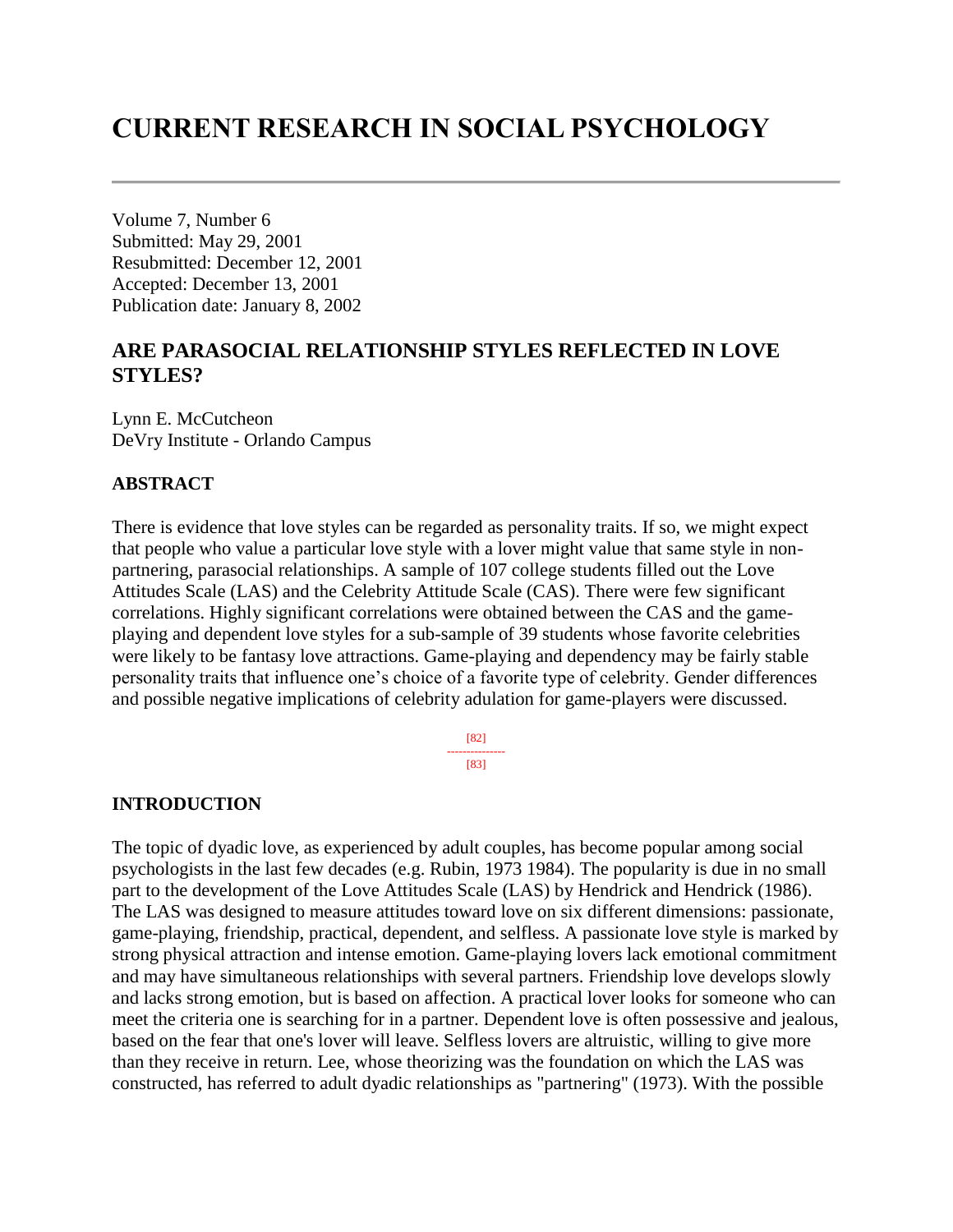exception of game-playing, each love style assumes a long-term relationship with one partner marked by varying degrees of interaction and emotional intensity.

Do love styles measure enduring personality traits or are they more transient? Hendrick and Hendrick speculated that the LAS might be measuring both traits and more transient attitudes (1986). Portions of their original data supported an attitude conception of love styles. For example, students who were currently in love scored "more" on several styles than those students who reported not being currently in love. However, they also found that students who endorsed a passionate love style had higher self-esteem than students who endorsed the dependent love style (1986). Since self-esteem is generally regarded as a personality trait, this suggests a degree of stability in the love styles. They also reported test-retest correlations ranging from .60 for passionate to .82 for game-playing. The interval (4-6 weeks) suggests some stability over time. This evidence is not particularly compelling, because both attitudes and personality characteristics can have stability over time.

Subsequently, Hendrick, Hendrick and Adler (1988) reported that both men and women were moderately successful at predicting their partner's love style scores. To be even moderately successful at this task implies that love styles are fairly stable over the duration of a single partnering relationship.

Woll (1989) correlated the six love styles with 38 personality variables. A conservative interpretation of his results (using the .001 alpha level) resulted in few significant relationships, none higher than .49. For example, friendship love did not correlate significantly with any of the personality variables. On the other hand, dependent love correlated with neuroticism and the needs for aggression and social recognition. Game-playing also correlated positively with aggression, as well as the need for play, disinhibition, and extraversion.

> [83] --------------- [84]

Hendrick and Hendrick (1989) reported that several LAS subscales correlated predictably with Shaver and Hazan's (1988) attachment styles, which have been shown to be somewhat stable over lengthy periods of time. For example, those participants who had an anxious-ambivalent attachment in their adult relationships were likely to favor a dependent love style (Hendrick and Hendrick 1989).

Frazier and Esterly found that the tendency to favor a game-playing love style declined as the length of a love relationship grew (1990). In similar fashion, others have found that married persons have lower scores on game-playing than single persons (Grote and Frieze 1994; Montgomery and Sorells 1997). This suggests that the game-playing style is either not stable enough to be considered a personality trait, or that those with a game-playing personality tend to have brief relationships with any one person until they get "hooked" on a person who "reels them in" and changes their game-playing attitude. Morrow, Clark and Brock also found that certain love styles were associated with relationship status variables (1995), suggesting that love styles are too transient to be regarded as personality traits.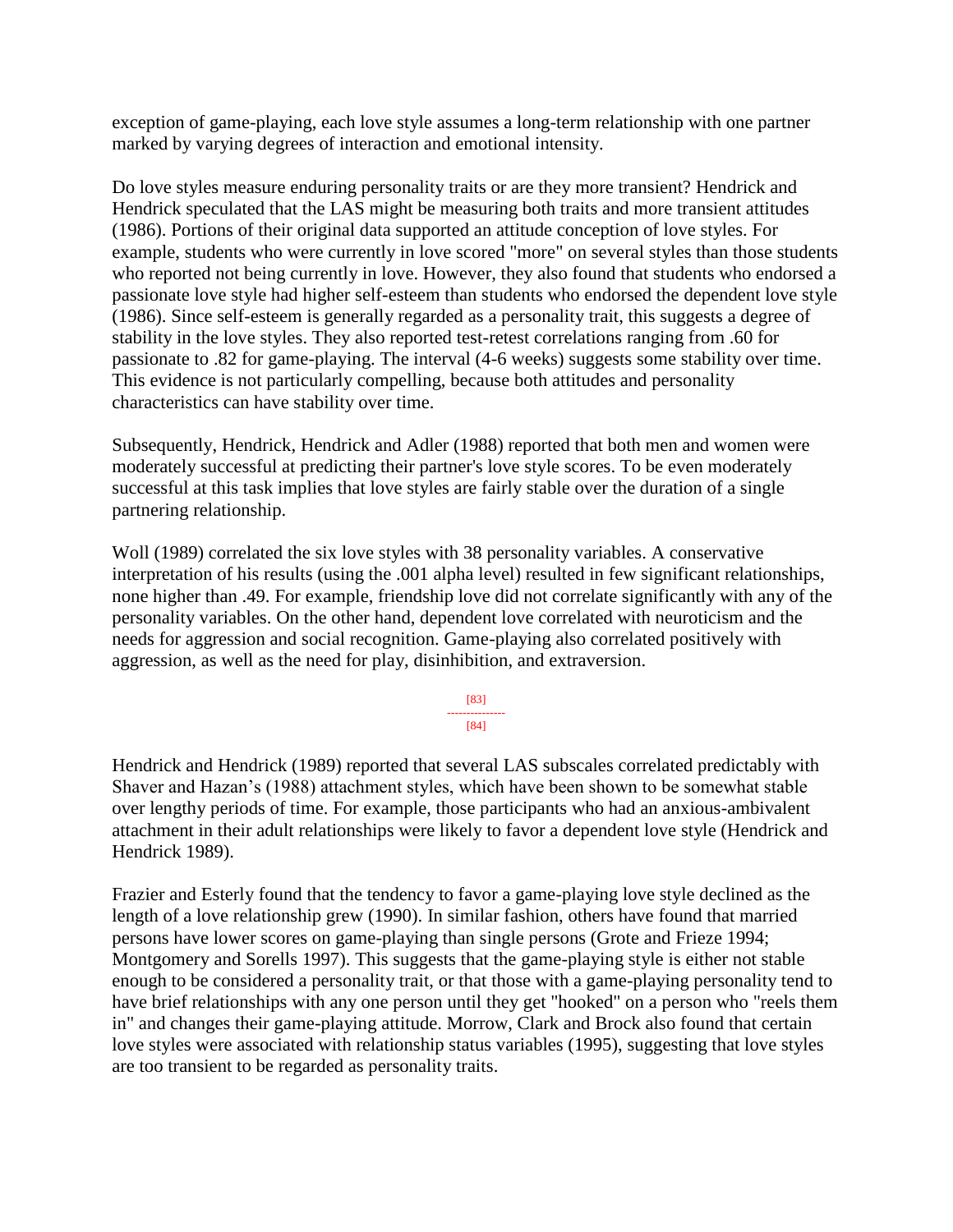The evidence does not clearly point in one direction. Perhaps the Hendricks were right when they concluded that "the love styles seem to be both personality traits and malleable attitudes. We need not be forced to choose in an either/or fashion" (1986, p. 401). One way to shed some light on this issue is to examine correlations between partnering and parasocial relationships within a sample of young adults.

A parasocial relationship can be defined as a one-sided one in which person A may know a great deal about person B, but person B may know nothing whatsoever about person A (Horton and Wohl 1956). Parasocial relationships are typical of the one-sided connections between celebrities and most of their fans.

The Celebrity Attitude Scale (CAS) was developed and refined in order to measure attitudes toward one's favorite celebrity (Ashe and McCutcheon 2001; Maltby, Houran, Lange, Ashe, and McCutcheon, in press; Maltby and McCutcheon 2001; McCutcheon, Lange, and Houran, in press). Factor analysis has revealed a three-factor solution that accounts for 46% of the variance. These three factors have been labeled social/entertainment, intense/personal, and mildly pathological. Apparently, many persons who greatly admire their favorite celebrity do so because they find that celebrity both entertaining and a topic for conversation among friends ("My friends and I like to discuss what my favorite celebrity has done"). Some persons feel a strong emotional attachment to their favorite celebrity ("I consider my favorite celebrity to be my soul mate"), while others indicate by their agreement with items like "I often feel compelled to learn the personal habits of my favorite celebrity" that their attitudes may be mildly pathological (Maltby, et al, in press).



If love styles measure personality traits then we might expect that a person who values one love style with a lover might also value that same style in non-partnering relationships. For example, if Susan adopts a selfless, all-giving, non-demanding love style with her partner, will that style typify her approach to other important social relationships? Or, will she apply the selfless love style only to those dyadic relationships that are highly similar to a partnering relationship?

Some parasocial relationships with celebrities are dissimilar to partnering relationships. For example, an 18-year-old male whose favorite celebrity is Michael Jordan probably admires Jordan for his basketball prowess and perhaps for his success as a businessman. On the other hand, the 18-year-old male whose favorite celebrity is a beautiful, young, scantily clad, female singer probably has an idealized, fantasized romantic relationship in mind.

Keeping in mind the diversity of reasons for choosing a favorite celebrity and the evidence which suggests that love styles are personality traits, I hypothesized that high scorers on the passionate and dependent LAS would tend to score high on the intense/personal subscale of the CAS. Emotional intensity appears to be strong in both passionate and dependent lovers (Hendrick and Hendrick 1986; Woll 1989). Based largely on Woll's finding that a dependent love style correlated .49 with a measure of neuroticism (1989), I hypothesized that scores on the dependent scale would correlate positively with the mildly pathological subscale from the CAS.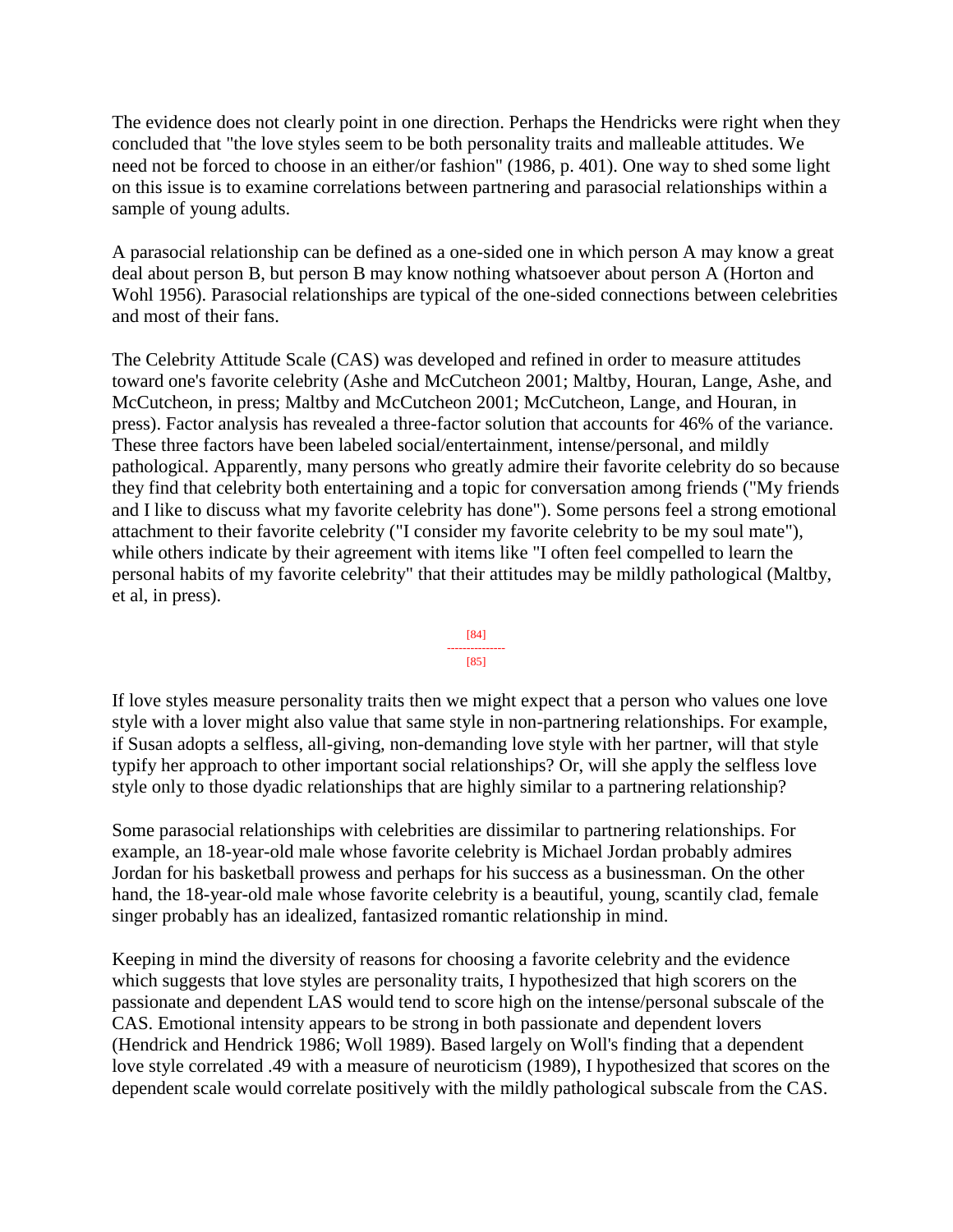Furthermore, I hypothesized that the aforementioned relationships would be even stronger for a subset of participants whose choices of a favorite celebrity appeared to have been made with an idealized, fantasy love relationship in mind. My rationale was this: The person whose favorite celebrity is also a fantasy lover may adopt love attitudes toward that celebrity that would mimic their attitudes toward a real lover. In other words, it may be easy to generalize love attitudes previously directed toward a real lover to an idealized parasocial lover. It may be more difficult to generalize those same love attitudes to an equally admired celebrity who is not the object of a fantasy romance.

# **METHOD**

#### **Participants**

The participants were 71 men (mean age  $= 20.52$  years, SD  $= 4.12$ ) and 36 women (mean age  $=$ 21.78 years, SD = 5.63). All were first-year students enrolled at a technology-oriented, four-year college in central Florida. Ninety-seven were single, 5 were married, and 5 were divorced. Two additional persons failed to complete the scales.



A subset of 17 men and 22 women were selected for the second correlational analysis based on their choice of favorite celebrities. To qualify for this smaller subset a participant had to choose a favorite celebrity who met each of the following criteria: The favorite celebrity had to be of about the same age and the opposite gender of the participant. Furthermore, the celebrity had to be part of a glamorous profession. In the present study that meant that the celebrity was wellknown for either singing, acting, modeling, or being a TV talk show host. The underlying assumption was that for most of the members of the subset their favorite celebrity represented a fantasized romantic parasocial relationship.

#### **Measures**

The version of the LAS used in the present study was the 4-item per subscale revision recommended by Hendrick, Hendrick and Dicke (1998). In addition to being shorter than the original LAS it has the additional advantage of having "even stronger psychometric properties than the original scale" (1998, p. 147). Strong agreement with any of the 24 items yields a score of five, and strong disagreement yields a score of one. Thus scores on each subscale could range from four to 20. High scores indicate an endorsement of a love style. In three studies alphas for the 4-item revision ranged from .68 (game-playing) to .88 (selfless), with an average alpha of .80 (Hendrick, Hendrick, and Dicke 1998).

The CAS measures the favorability of attitudes toward one's favorite celebrity. The version used here was the 23-item revision employed by Maltby, et al, (in press). Cronbach's alpha for this version was .86. A principal component analysis with oblimin rotation revealed 10 items that loaded on an "entertainment/social" factor, nine items that loaded on an "intense/personal" factor, and four that loaded on a "mildly pathological" factor. Total CAS scores have been found to correlate positively with the favorableness of attitudes toward celebrities in general. Those who believe that celebrities are deserving of their exalted status tended to score higher on the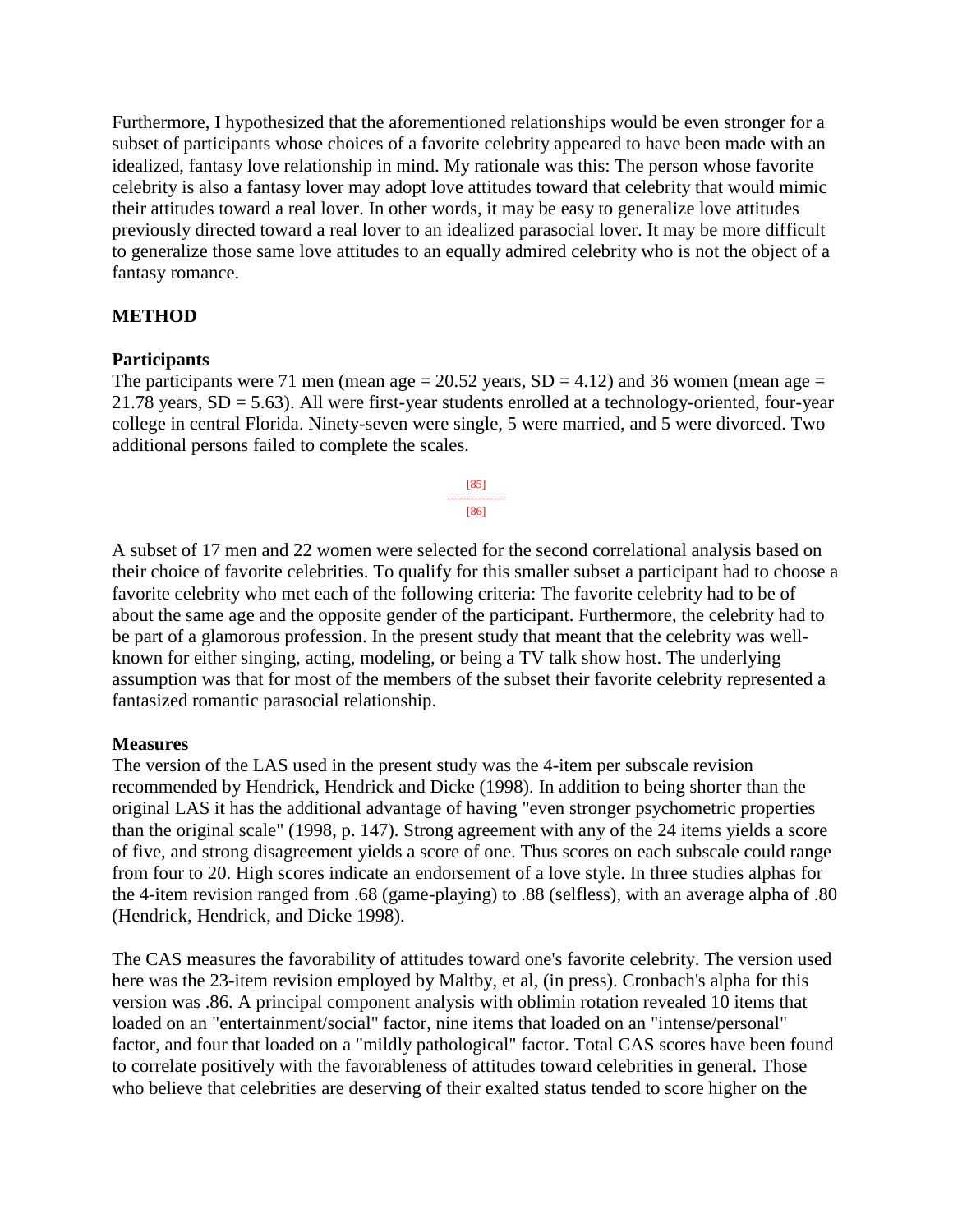CAS than those who believe that celebrities are merely lucky. Those who believed that media coverage of the Simpson trials and the deaths of JFK, Jr., and Lady Diana was excessive had significantly lower CAS scores (Maltby, et al, in press).

#### **Procedure**

About half of the participants filled out the LAS followed by the CAS as part of their activities in a critical thinking class. The other half filled them out in reverse order to minimize the likelihood of a systematic order effect. Participants were told that all responses were confidential. About three weeks later they were given general feedback about the purpose and the results of the study.

> [86] --------------- [87]

# **RESULTS AND DISCUSSION**

Cronbach's alpha for the CAS total score was .93, and the subscale alphas were .87, .86, and .71, respectively. Corrected item-total correlations ranged from .42 (item 10) to .73 (item 5). Means and standard deviations for males and females are shown in Table 1 below for both the CAS and LAS. None of the differences approached significance, with the lone exception being the significantly higher scores for males on the selfless love attitude scale. Means and standard deviations are similar to those of previous studies in which the CAS was used (Ashe and McCutcheon 2001), especially when age is accounted for (Maltby, et al., in press). Age correlated -.10 (ns) with CAS total. The severely restricted age range may have reduced the strength of this relationship. Previous studies employing samples with less restricted age ranges have found stronger negative relationships between age and strength of one's interest in celebrities (Ashe and McCutcheon 2001; Maltby, et al., in press; McCutcheon, Lange, and Houran, in press). One's interest in celebrities generally (as measured on a seven-point scale with "1" being "very weak interest" and "7" being "very strong interest" ) correlated .48 with total CAS scores and .45, .46, and .43 with CAS subscale scores. This finding is also generally consistent with previous research (Ashe and McCutcheon 2001), especially for the mild pathology subscale (Maltby, et al., in press).

**Table 1.** Means and Standard Deviations on the CAS and LAS for Both Genders.

|                 | <b>Celebrity Attitude Scale</b> |                 |  |  |  |
|-----------------|---------------------------------|-----------------|--|--|--|
|                 | <b>Female</b>                   | Male            |  |  |  |
| Factor 1        | 26.72<br>(9.05)                 | 26.23<br>(7.57) |  |  |  |
| <b>Factor 2</b> | 17.36<br>(7.95)                 | 16.28<br>(5.59) |  |  |  |
| <b>Factor 3</b> | 8.11<br>(4.06)                  | 7.54<br>(2.66)  |  |  |  |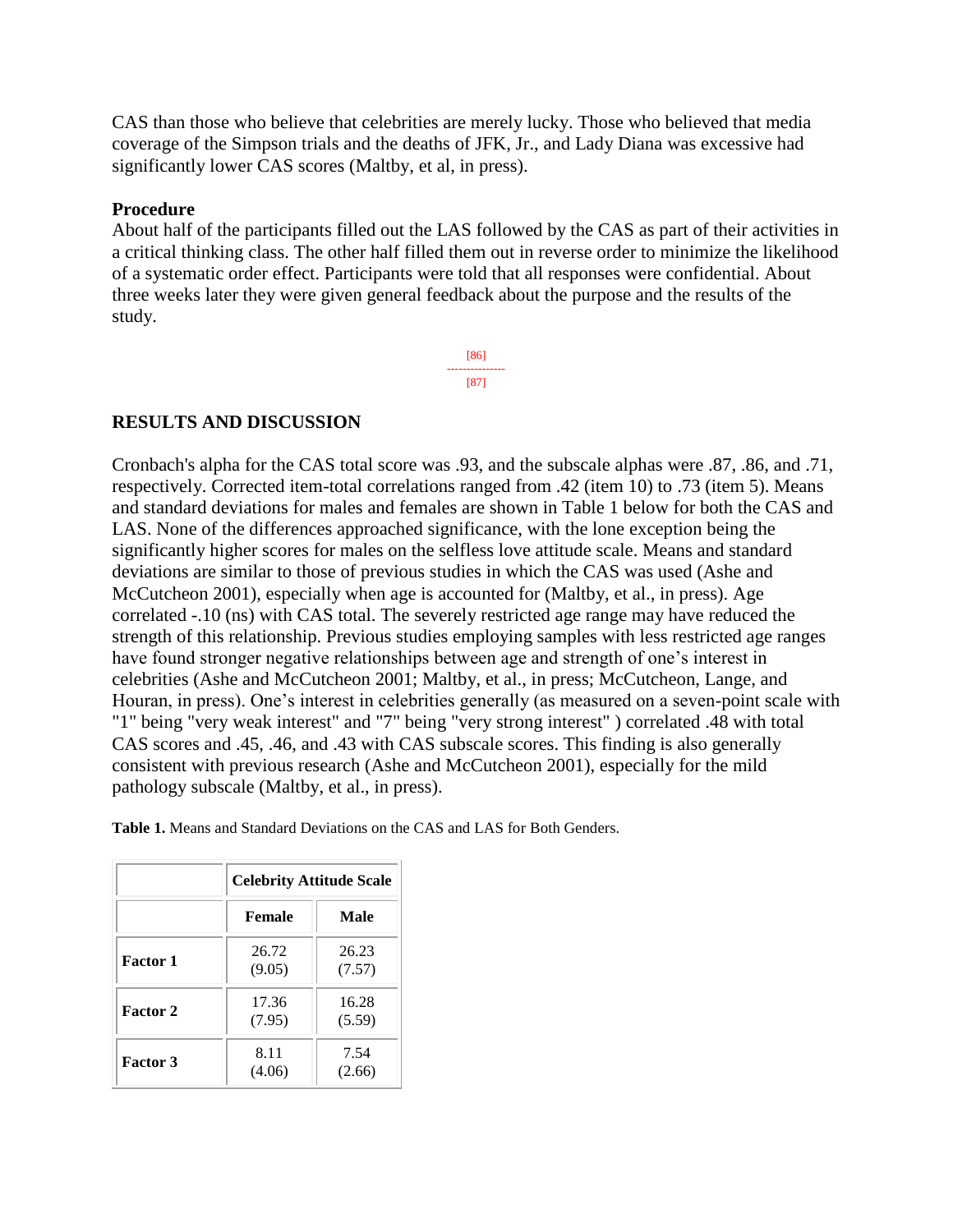| Total               | 52.19<br>(20.06)           | 50.04<br>(14.42)    |  |  |  |  |
|---------------------|----------------------------|---------------------|--|--|--|--|
|                     | <b>Love Attitude Scale</b> |                     |  |  |  |  |
|                     | Female                     | Male                |  |  |  |  |
| <b>Passionate</b>   | 15.42<br>(3.50)            | 16.21<br>(2.70)     |  |  |  |  |
| <b>Game-Playing</b> | 9.31<br>(4.13)             | 9.83<br>(4.35)      |  |  |  |  |
| Friendship          | 13.61<br>(4.61)            | 14.35<br>(3.50)     |  |  |  |  |
| <b>Practical</b>    | 11.97<br>(3.98)            | 11.00<br>(4.21)     |  |  |  |  |
| <b>Dependent</b>    | 10.69<br>(3.90)            | 11.94<br>(2.97)     |  |  |  |  |
| <b>Selfless</b>     | 10.69<br>(4.05)            | 15.14<br>$(3.21)^*$ |  |  |  |  |

 $* p < .0001$ 

Taken as a whole these results add to the growing body of research which suggests that the CAS is both reliable and valid. They also justify combining the data from females and males for subsequent analyses.

[87] --------------- [88]

Table 2 below presents the Pearson correlations between the six love attitude scores and the Celebrity Attitude Scale and its three factor or subscale scores. The .01 alpha level was used because of the large number of coefficients. High scorers on the dependent LAS did tend to score higher on CAS intense/personal,  $r(105) = .27$ ,  $p < .01$ . Scores on the dependent LAS did not correlate significantly with CAS mild pathological,  $r(105) = .22$ , although the relationship was in the predicted direction. There were also significant correlations between: practical LAS scores and CAS social/entertainment,  $\underline{r}$  (105) = .25,  $\underline{p}$  < .01; dependent LAS scores and CAS total,  $\underline{r}$  $(105) = .25$ ,  $p < .01$ ; and game-playing LAS scores and CAS mild pathological, r  $(105) = .28$ ,  $p <$ .01. Taken as a whole, the results shown in Table 2 below suggest that for the most part participants did not generalize their pattern of love styles to their strongest parasocial relationship.

**Table 2.** Matrix of Correlation Coefficients Linking the CAS to the LAS Based on the Entire Sample.

|  | Passionate    Game-Playing    Friendship    Practical    Dependent    Selfless |  |  |  |  |  |
|--|--------------------------------------------------------------------------------|--|--|--|--|--|
|--|--------------------------------------------------------------------------------|--|--|--|--|--|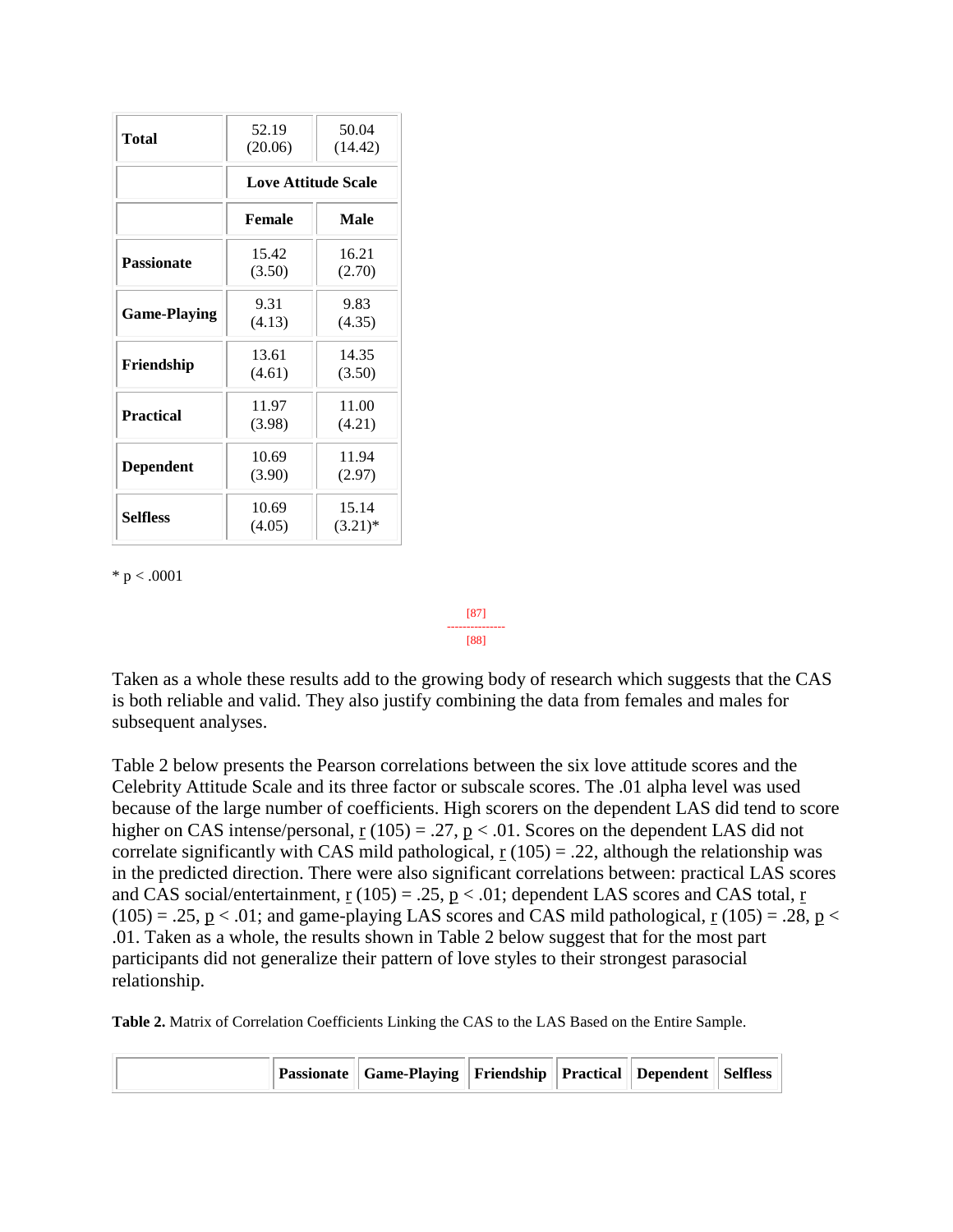| Social/Entertainment    | .08    | .18    | $-.07$ | $.25*$ | .21    | .10 |
|-------------------------|--------|--------|--------|--------|--------|-----|
| <b>Intense/Personal</b> | $-.03$ | .17    | $-.04$ | .18    | $.27*$ | .01 |
| <b>Mild Pathology</b>   | $-.09$ | $.28*$ | $-.17$ | .09    | .22    | .02 |
| <b>Total CAS</b>        | .01    | .21    | $-.08$ | .21    | $.25*$ | .06 |

 $* p < .01$ 

Table 3 below duplicates the matrix found in Table 2. However, the sample consisted of those 39 participants whose favorite celebrity was both a member of the opposite sex and a glamorous profession, as described earlier. The results are clear. Two of the four correlations involving the dependent love style were significant, as were all four of the correlations in the game-playing column.

#### [88] --------------- [89]

**Table 3.** Matrix of Correlation Coefficients Linking the CAS to the LAS Based on the Subset of Participants Who Selected Glamorous, Opposite-sex Favorite Celebrities

|                         | <b>Passionate</b> | <b>Game-Playing</b> | Friendship | <b>Practical</b> | <b>Dependent</b> | <b>Selfless</b> |
|-------------------------|-------------------|---------------------|------------|------------------|------------------|-----------------|
| Social/Entertainment    | .01               | $.47*$              | $-.22$     | .20              | .37              | .08             |
| <b>Intense/Personal</b> | $-.05$            | $.55**$             | $-16$      | .18              | $.53**$          | .20             |
| <b>Mild Pathology</b>   | $-.07$            | $.54**$             | $-.33$     | $-.02$           | .26              | .10             |
| <b>Total CAS</b>        | $-.03$            | $.55**$             | $-.24$     | .16              | $.43*$           | .14             |

 $* p < .01$  one-tailed;  $** p < .001$  one-tailed.

The moderate positive relationship between scores on the intense/personal subscale of the CAS and the dependent love style, is consistent with the hypothesis that both tap strong emotions. The passionate love style also taps strong emotions, but there was essentially no correlation between scores on that scale and the intense/personal subscale of the CAS. Dependent lovers have been described as "desperate and conflicted about love" (Waller and Shaver 1994 p. 269), less confident about the future of their love relationships than passionate lovers (Woll 1989), and "characterized by a rich and vivid fantasy life" (Woll 1989 p. 481).

Perhaps dependent lovers are driven by their lack of confidence and their desperate need for love to develop fantasized romantic attachments to celebrities as a back-up plan. A strong attachment to a celebrity provides an imaginary security blanket that might be needed at any time, because the breakup of one's real partnering relationship always seems so close at hand.

Persons who score high on the game-playing love style tend to be playful, sociable, and interested in having multiple relationships (Woll 1989). The highly significant relationships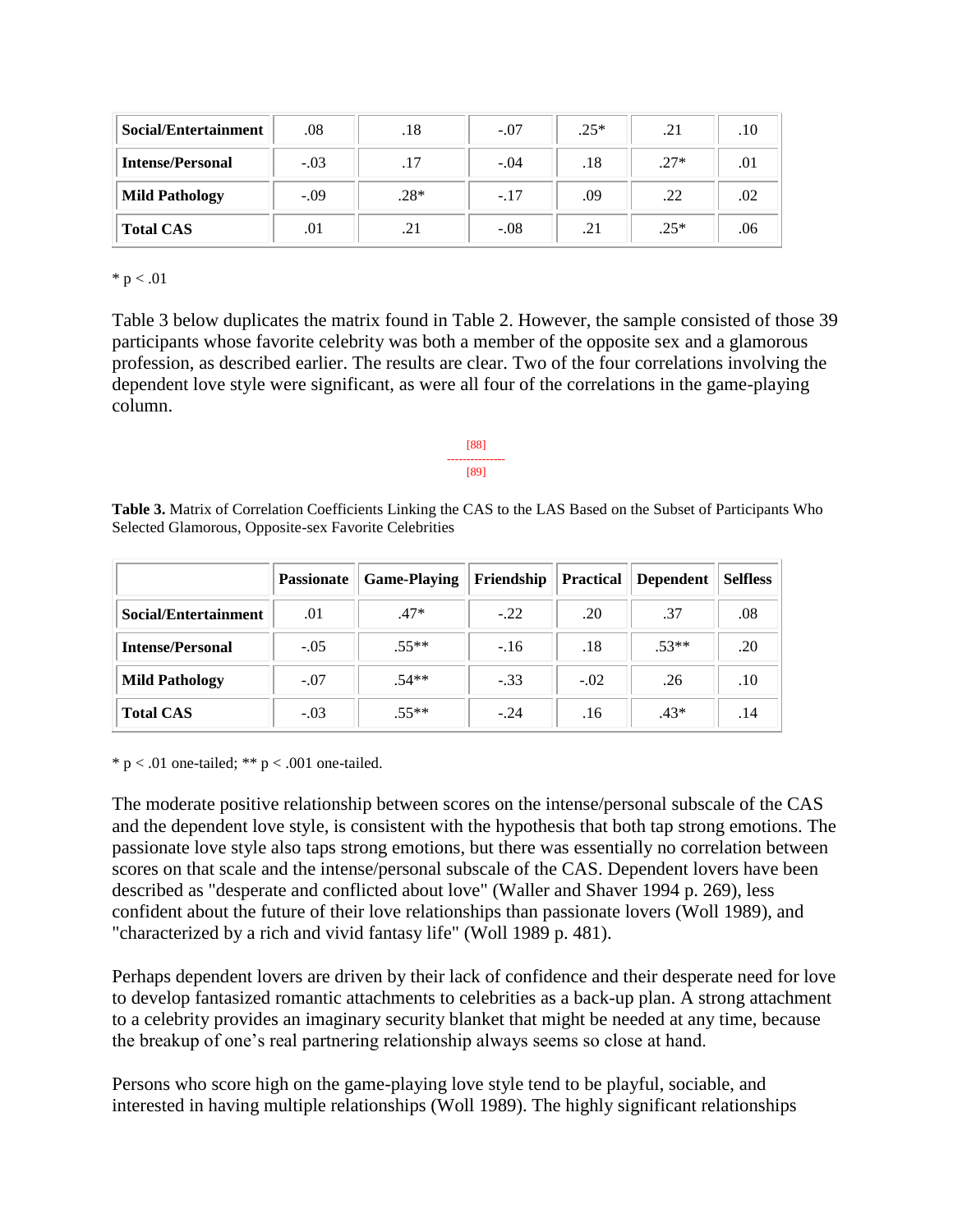between the game-playing love style scores and the CAS subscale scores seem readily understandable. For the game-player, a romantic attachment to a celebrity is merely a parasocial, fantasized extension of the real world. The physically attractive celebrity is one more conquest to be made, even if that conquest is entirely imaginary.



The present study provides little support for the view that the passionate, practical, and selfless love styles are personality traits, since correlations between scores on these scales and CAS subscales were nonsignificant under both celebrity conditions. Alternatively, these love styles may be applied to other kinds of relationships. For example, the practical lover may also apply a practical approach to the selection of friends, and the selfless lover may also be considerate and generous with friends. On the other hand, persons with dependent and game-playing love styles apparently do apply their styles to other romantic dyads, particularly parasocial ones involving fantasy relationships with celebrities. In other words, the fact that one is a game-player or a dependent person may influence that person to choose a favorite celebrity who serves as a fantasy love partner. As an aside, two gender differences are worth noting. Males scored significantly higher than females on the selfless LAS. To my knowledge this has never happened in previous studies using any of the several versions of the LAS. Since the 4-item version I used was of recent vintage (Hendrick, Hendrick, and Dicke 1998) perhaps this difference bears watching in future studies.

The other gender difference was the choice of favorite celebrity by those whose parasocial attachment was likely to be based on a heterosexual fantasy love relationship. A disproportionately high percentage of the females in my sample (61%) named favorite celebrities of the opposite sex who were in glamorous professions. By comparison, 24% of the male participants made similar kinds of choices. Indeed, gender was significantly related to choice category, phi  $(1) = .36$ ,  $p < .001$ . Both Adams-Price and Greene (1990) and Stever (1995) found that females are more likely than males to be romantically attached to their favorite celebrities when they are in their teens. However, Stever found a reversal of this trend when fans are in their twenties. What the present research shows is that this reversal may not occur until the midtwenties.

Finally, the highly significant correlation (.54) between game-playing and mild pathology scores for the celebrity-as-romantic-object condition is worth noting. The idea that celebrities are worthy of special treatment has become deeply entrenched in American and British society (Giles 2000; McCutcheon, Lange, and Houran, in press). The popularity of magazines devoted to the adulation of entertainers and athletes is so high that it seemingly overwhelms the few dissenting voices. The result mentioned above provides some evidence that celebrity worship may not always be benign. At least for game-players whose favorite celebrity serves as a fantasy romance there appears to be a strong temptation to engage in behaviors that are either questionable ("I often feel compelled to learn the personal habits of my favorite celebrity") or illegal ("If…my favorite celebrity asked me to do something illegal as a favor, I would probably do it").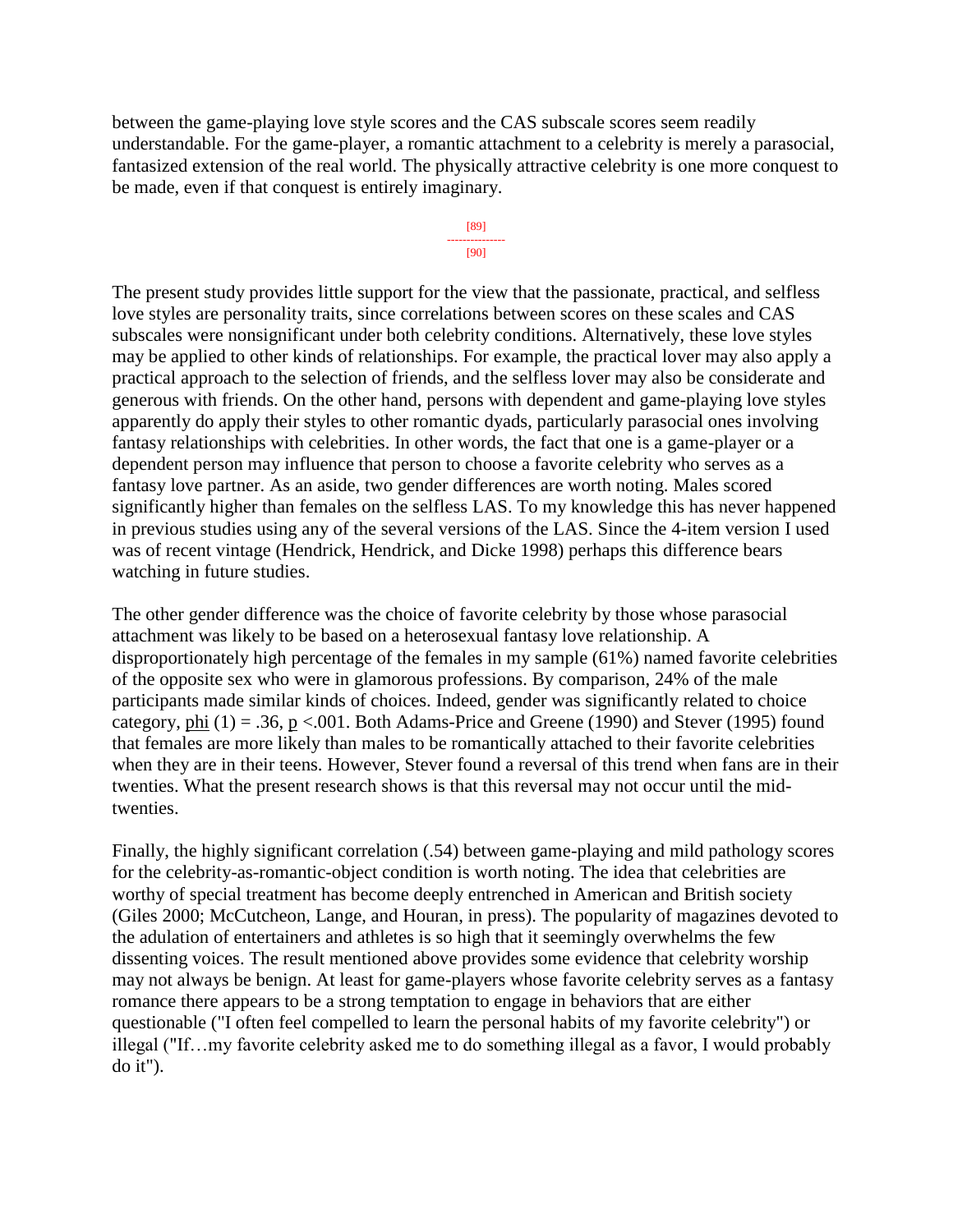[90] --------------- [91]

#### **REFERENCES**

Adams-Price, C. and A. L. Greene (1990). "Secondary attachments and adolescent self concept." *Sex Roles*, 22:187-198.

Ashe, D. D. and L. E. McCutcheon (2001). "Shyness, Loneliness, and Attitude Toward Celebrities." *Current Research in Social Psychology*, 6(9):124-132. <http://www.uiowa.edu/~grpproc/crisp/crisp.6.9.htm>

Frazier, P. and E. Esterly (1990). "Correlates of relationship beliefs: Gender, relationship experience and relationship satisfaction." *Journal of Social and Personal Relationships*, 7:331- 352.

Giles, D. (2000). *Illusions of immortality: A psychology of fame and celebrity*. London: MacMillan.

Grote, N. K. and I. H. Frieze (1994). "The measurement of friendship-based love in intimate relationships." *Personal Relationships*, 1:275-300.

Hendrick, C. and S. Hendrick (1986). "A theory and method of love." *Journal of Personality and Social Psychology*, 50(2):392-402.

Hendrick, C. and S. S. Hendrick (1989). "Research on love: Does it measure up?" *Journal of Personality and Social Psychology*, 56:784-794.

Hendrick, S. S., C. Hendrick and N. L. Adler (1988). "Romantic relationships: Love, satisfaction, and staying together." *Journal of Personality and Social Psychology*, 54:980-986.

Hendrick, C., S. S. Hendrick and A. Dicke (1998). "The Love Attitudes Scale: Short form." *Journal of Social and Personal Relationships*, 15:147-159.

Horton, D. and R. R. Wohl (1956). "Mass communication and para-social interaction." *Psychiatry*, 19:215-229.

Lee, J. A. (1973). *The colors of love: an exploration of the ways of loving*. Ontario: New Press.

[91] --------------- [92]

Maltby, J., J. Houran, R. Lange, D. Ashe and L. E. McCutcheon (in press). "Thou shalt worship no other gods – Unless they are celebrities." *Personality and Individual Differences.*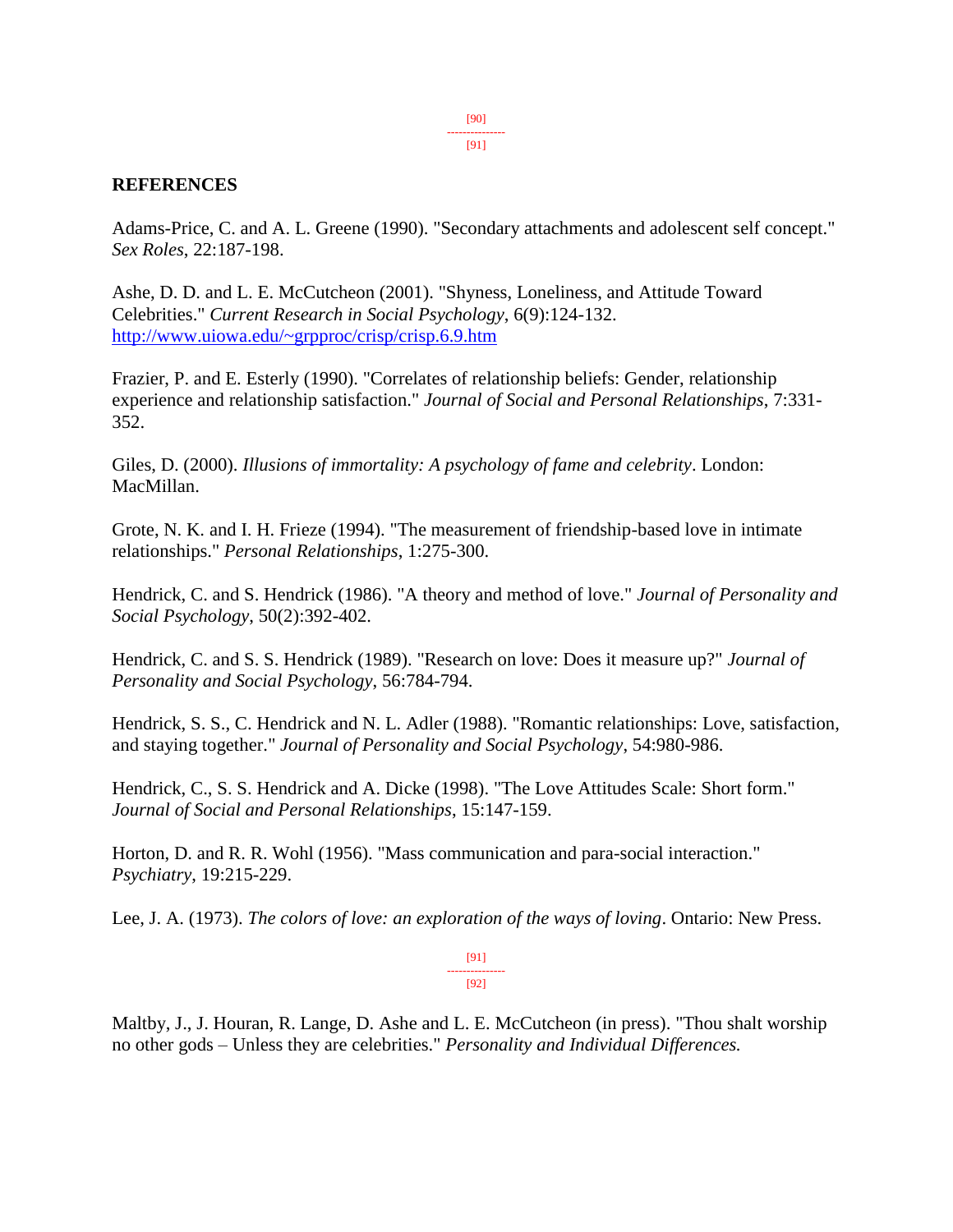Maltby, J. and L. E. McCutcheon (in press). "The relationship between attitudes toward celebrities and authoritarianism." *Psychological Reports.* 

McCutcheon, L. E., R. Lange and J. Houran (in press). "Evidence for non-pathological and pathological dimensions of celebrity worship." *British Journal of Psychology.*

Montgomery, M. J. and G. T. Sorell (1997). "Differences in love attitudes across family life stages." *Family Relations,* 46:55-61.

Morrow, G. D., E. Clark, and K. R. Brock (1995). "Individual and partner love styles: Implications for the quality of romantic involvements." *Journal of Social and Personal Relationships*, 12:363-387.

Rubin, Z. (1973). *Liking and loving: An invitation to social psychology.* New York: Holt, Rinehart, and Winston.

Rubin, Z. (1984)."Toward a science of relationships." *Contemporary Psychology*, 29:856-858.

Shaver, P. R. and C. Hazan (1988). "A biased overview of the study of love." *Journal of Social and Personal Relationships*, 5:473-501.

Stever, G. S. (1995). "Para-social attachments: Motivational antecedents" (Doctoral dissertation, University of Arizona, 1995). *Dissertation Abstracts International*, 55(7-B):3039.

Waller, N. G. and P. R. Shaver (1994). "The importance of nongenetic influences on romantic love styles: A twin-family study." *Psychological Science*, 5:268-274.

Woll, S. B. (1989). "Personality and relationship correlates of loving styles." *Journal of Research in Personality,* 23:480-505.

> [92] --------------- [93]

# **AUTHOR'S NOTE**

Correspondence should be sent to Lynn E. McCutcheon, Ed.D., 240 Harbor Dr., Winter Garden, FL 34787. I wish to acknowledge the support I have received from my colleagues, Diane Ashe, Jim Houran, Rense Lange, and John Maltby.

# **AUTHOR BIOGRAPHY**

Dr. Lynne E. McCutcheon teaches psychology, critical thinking, and sociology at DeVry Institute of Technology in Orlando, Florida. His research interests are varied, but include such areas as sport psychology, personality, and social psychology. In conjunction with some colleagues he is working on a book about the psychological characteristics of celebrityworshippers. E-mail: [lmccutcheon@orl.devry.edu.](mailto:lmccutcheon@orl.devry.edu)